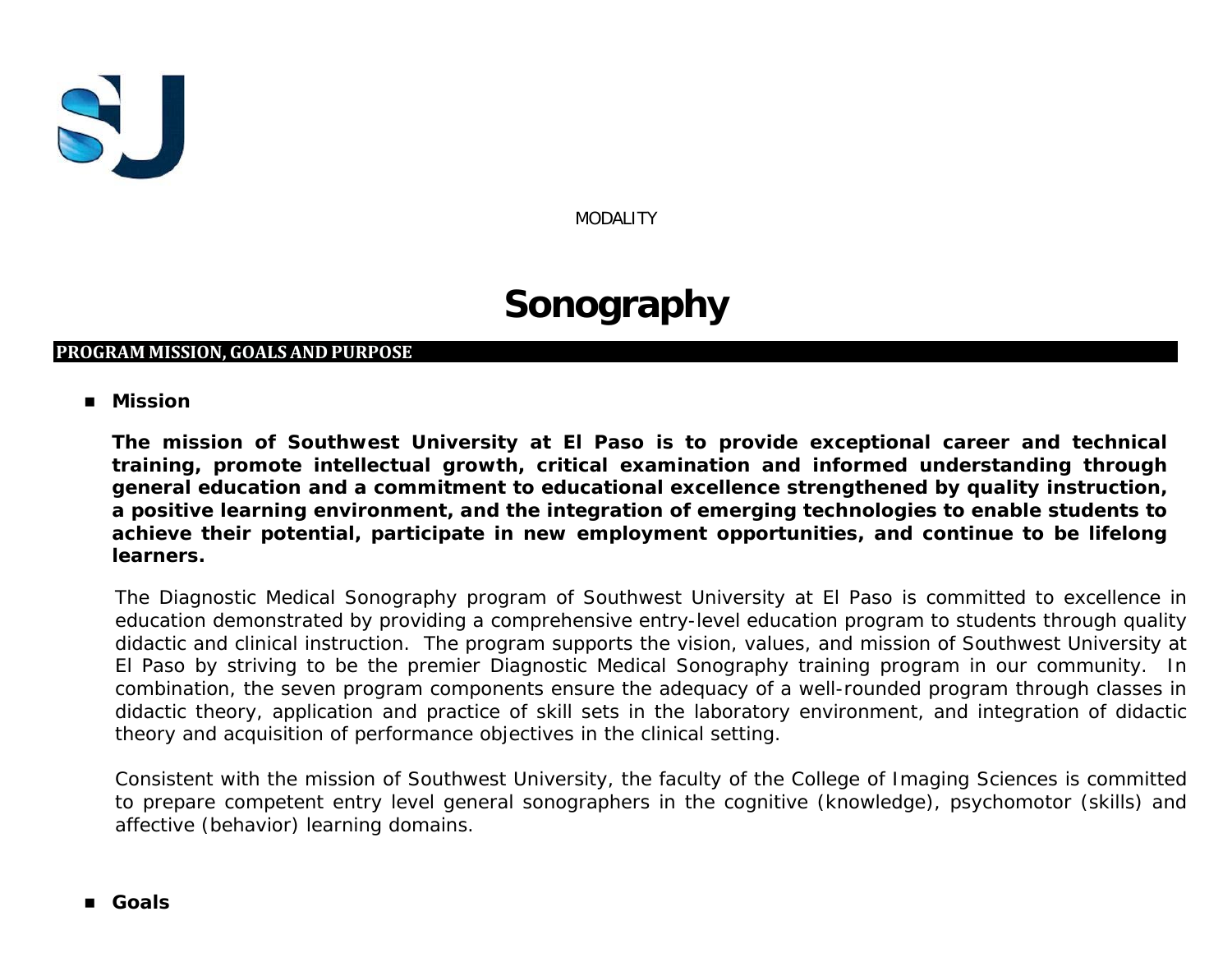The goals of the Southwest University AAS DMS program are:

- **Goal #1**: Graduates will be clinically competent.
- **Goal #2**: Graduates will be effective problem solvers.
- **Goal #3**: Graduates will communicate effectively.
- **Goal #4**: Graduates will be professional.
- **Goal #5**: The program will be effective in its instructional efforts.

# **Purpose**

The freedom of individuals to gain knowledge and understanding is essential in the maturing of the mind. So that all students may exercise these freedoms a school must have an environment that does not lack order and stability.

# **Outcomes**

- 1. Students will perform Sonographic examinations competently.
- 2. Students will demonstrate effective problem-solving skills.
- 3. Students will communicate effectively with patients.
- 4. Students demonstrate importance of professional behavior and activities.
- 5. Students will pursue specialized clinical experience.
- 6. Graduates will be members of a professional society.
- 7. The program will be effective in its instructional efforts.
- 8. Program starters will complete the program.
- 9. Graduates will successfully complete the national certification examination.
- 10. Graduates, whom have sought employment, will be employed within 12 months of graduation.
- 11. Graduates will be satisfied with the program.
- 12. Employers will be satisfied with graduates.

# **JOB TITLE**

**Diagnostic Medical Sonographer**

## **JOB DESCRIPTION**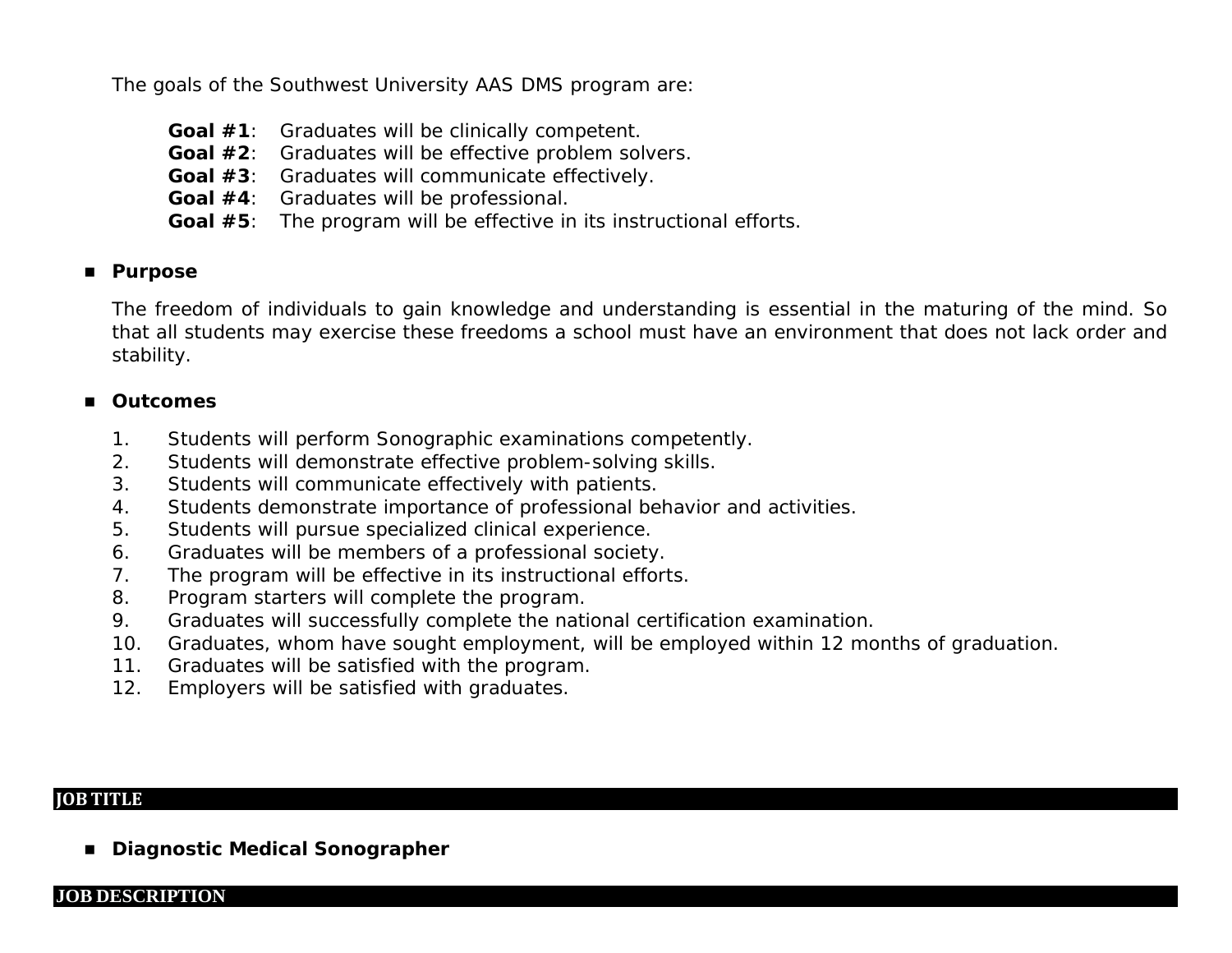**A Diagnostic Medical Sonographer** is a Diagnostic Ultrasound Professional that is qualified by professional credentialing and academic and clinical experience to provide diagnostic patient care services using ultrasound and related diagnostic procedures. The scope of practice of the Diagnostic Medical Sonographer includes those procedures, acts and processes permitted by law, for which the individual has received education and clinical experience, has demonstrated competency, and has completed the appropriate certification(s) which is the standard of practice in ultrasound.

## **JOB SUMMARY**

- The Diagnostic Medical Sonographer is responsible for the independent operation of sonographic equipment, and for performing and communicating results of diagnostic examinations using sonography.
- The Diagnostic Medical Sonographer is responsible for daily operations of the sonographic laboratory, patient schedule, equipment maintenance, the report of equipment failures, and quality assessment (QA). The sonographer maintains a high standard of medical ethics at all times and is self-motivated to increase level of understanding and knowledge of the field, disease, and new procedures as they evolve.

## **ESSENTIAL FUNCTIONS**

- **Performs clinical assessment and diagnostic sonography examinations.**
- Uses cognitive sonographic skills to identify, record, and adapt procedures as appropriate to anatomical, pathological, diagnostic information and images.
- **Uses independent judgment during the sonographic exam to accurately differentiate between normal and** pathologic findings.
- Analyses sonograms, synthesizes sonographic information and medical history, and communicates findings to the appropriate physician.
- Coordinates work schedule with Departmental Director and/or scheduling desk to assure workload coverage.
- Assumes responsibility for the safety, mental and physical comfort of patients while they are in the sonographers care.
- Assists with the daily operations of the sonographic laboratory.
- Maintains a daily log of patients seen / completes exam billing forms.
- Maintains ultrasound equipment and work area, and maintains adequate supplies.
- Participates in the maintenance of laboratory accreditation.
- Establishes and maintains ethical working relationships and good rapport with all interrelating hospitals, referral or commercial agencies.
- **Performs other work-related duties as assigned.**

#### **EXAMPLESOF DUTIES & RESPONSIBILITIES**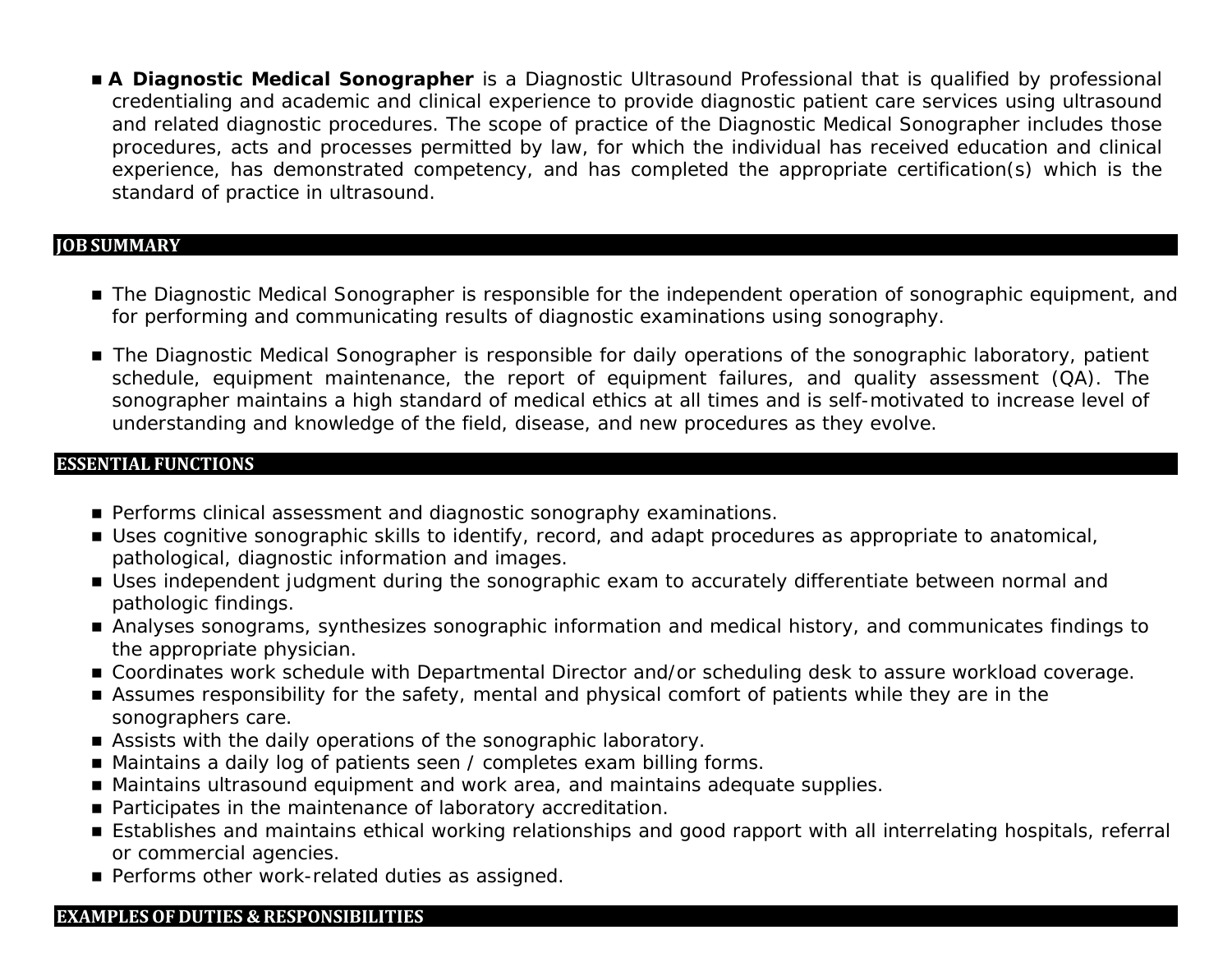- **Performs all requested sonographic examinations as ordered by the attending physician.**
- **Prepares preliminary reports and contacts referring physicians when required, according to established** procedures.
- Coordinates with other staff to assure appropriate patient care is provided.
- Addresses problems of patient care as they arise and makes decisions to appropriately resolve the problems.
- **Organizes daily work schedule and performs related clerical duties as required.**
- Assumes responsibility for the safety and well-being of all patients in the sonographic area/department.
- Reports equipment failures to the appropriate supervisor or staff member.
- **Provides in-service education team on requirements of sonographic procedures as requested by other members** of the health care team.
- **Performs other related duties as assigned.**

# **SONOGRAPHY TECHNOLOGISTS PAY FOR ASSOCIATES DEGREES**

Diagnostic Medical Sonography Technologists are employed in clinics, physician's offices, profit and nonprofit hospitals and outpatient centers. Sonographers can earn a variety of different wages. There are many factors that determine an individual's salary. An individual's salary is dependent upon the skill level, seniority and certifications one obtains. Please consider all those factors when investigating your regions salary.

## **CAREEROPPORTUNITES**

Sonography is a dynamic profession that has grown significantly over the past 20 years. With rapidly developing new technologies and increased use of diagnostic ultrasound procedures, growth is projected to continue in the future with employment opportunities for qualified sonographers in both urban and rural areas nationwide. Sonographers and vascular technologists can choose to work in clinics, hospitals, private practice physician offices, public health facilities, laboratories, and other medical settings performing examinations in their areas of specialization. Career advancement opportunities exist in education, administration, research, and in commercial companies as education/application specialists, sales representatives, technical advisors, etc.

# **LICENSES AND CERTIFICATION**

- The DMS program complies with the Standards for an Accredited Educational Program set forth by ABHES. A copy of this document and other accreditation resources are available on the web site: [www.ABHES.org.](http://www.abhes.org/)
- **Currently the program is accredited by the Accrediting Bureau of Health Education Schools (ABHES)** 
	- **ABHES:** 7777 Leesburg Pike, Suite 314 N. Falls Church, VA 22043

Phone: (703) 917-9503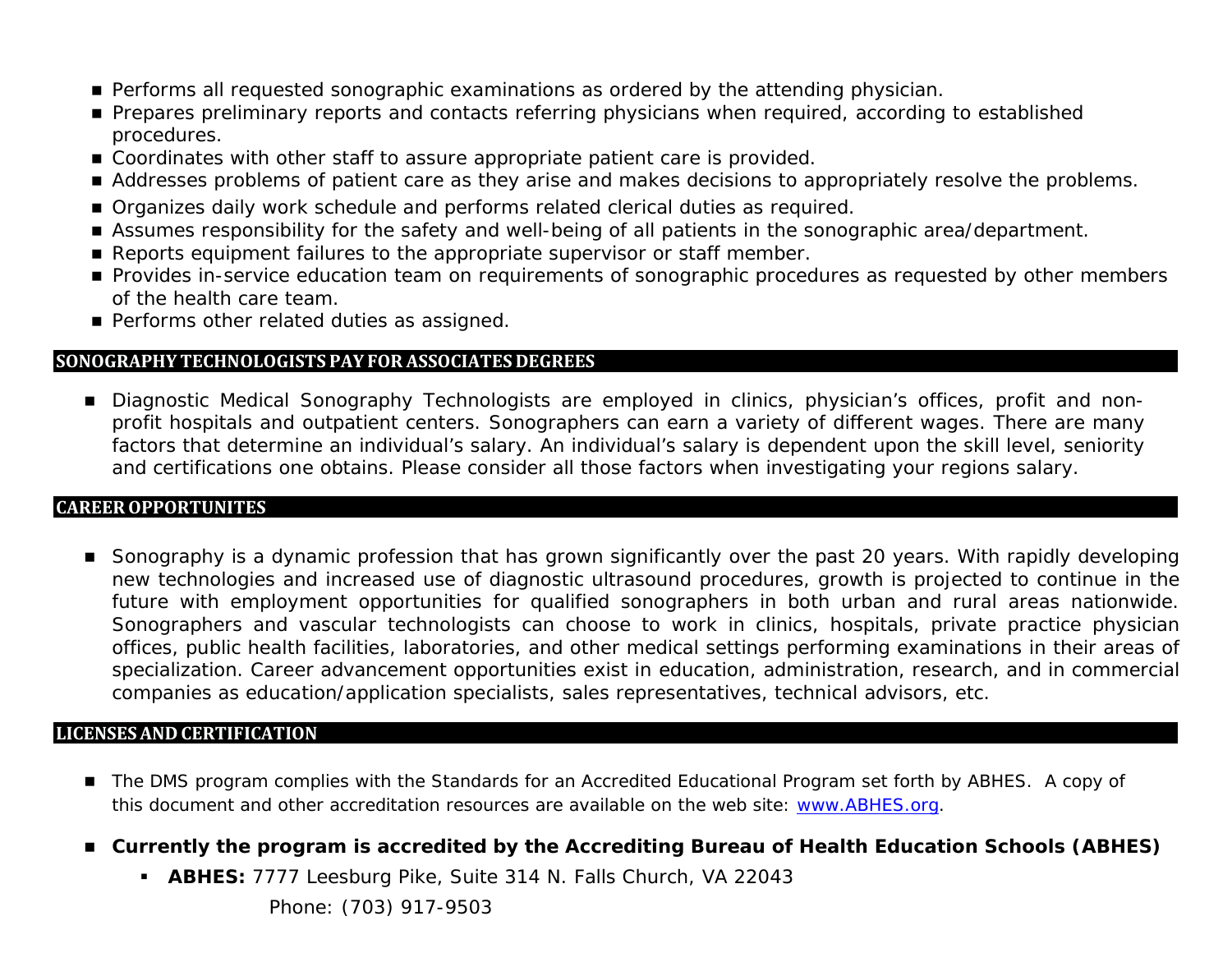Fax: (703) 917-4109

Link:<https://www.abhes.org/>

 A sonographer can get certification by graduating from an accredited program and passing a National Certification exam. A few states require diagnostic medical sonographers to be licensed. Texas does not require licensure to be a sonographer; other requirements may vary by state. Most employers prefer to hire sonographers who have professional certification; also, sonographers must take continuing education to keep their certification current.

#### **ENTRANCE REQUIREMENTS**

# **WHAT ARE THE ENTRANCE REQUIREMENTS?**

## **Admissions requirements:**

An admissions representative conducts a personal interview with each applicant before any decision is made regarding enrollment. The representative and student will meet to discuss the school's programs and the student's career goals. The representative assists the student in the completion of the application packet. The application is reviewed for evidence of a high school diploma, a GED certificate, or a transcript from an accredited post-secondary educational institution for acceptance. If the applicant is not accepted to the desired program, an alternative program may be suggested. Any applicant rejected for admission will be notified within seven working days.

Southwest University at El Paso has established the following requirements and procedures for admissions:

- Visit School
- A complete interview with an admissions representative
- Complete admissions packet
- Sign the enrollment agreement
- Sign a statement of general health
- Complete necessary school documentation
- Complete necessary programmatic documentation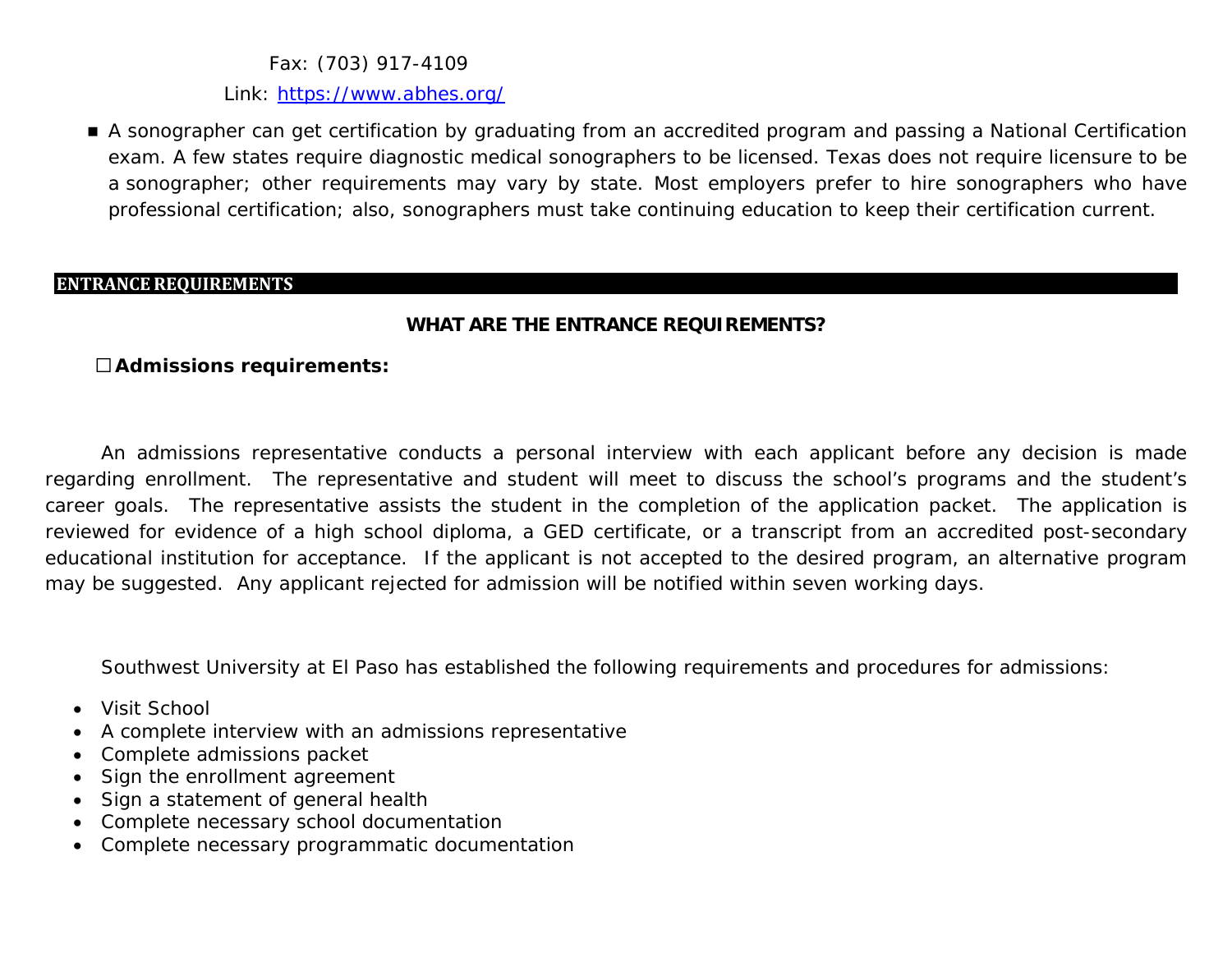**Admission Requirements for the following programs:**

**Medical Assistant Certificate, AAS Medical Assistant, AAS Medical Coding & Billing, AAS Health Administration, AAS Business Management and Accounting Systems, AAS Medical Laboratory Technician, AAS Automotive Technology, AAS Diesel Technology**

- 1. A high school diploma or its equivalency.
- 2. For homeschooled students: a certificate from the state in which the students resided during their homeschooling.
- 3. Successful interview with an admissions representative; and
- 4. Minimum age of at least 17 years (applicants under the age of 18 require written permission from a parent or legal guardian in order to enroll.)
- 5. Proof of citizenship

**The following programs have the following additional requirements:**

# **AAS Radiological Sciences, AAS MRI Technology, AAS Diagnostic Medical Sonography**

- Prospective students must submit an AAS Imaging Admissions Application
- Applicants must be at least 17 years of age (applicants under the age of 18 require written permission from a parent or legal guardian in order to enroll.)
- Applicants must take and pass an institutional HESI entrance exam with a minimum of 70%.
- Applicants must satisfy minimum criteria in order to be eligible for consideration for ranking.
- Non-Refundable exam fee is \$40.00dollars
- There is a schedule ranking date for this program. It is ultimately the student's responsibility to submit all required documentation to allow for normal processing.
- **The following is required for Graduates of a SU Allied Health Program wishing to enroll in the program**
	- o Minimum SU Cumulative GPA of 3.5, an attendance rate of 90% is required.
	- o Must have no write-ups
	- o Two letters of recommendation (1 Personal, 1 Professional)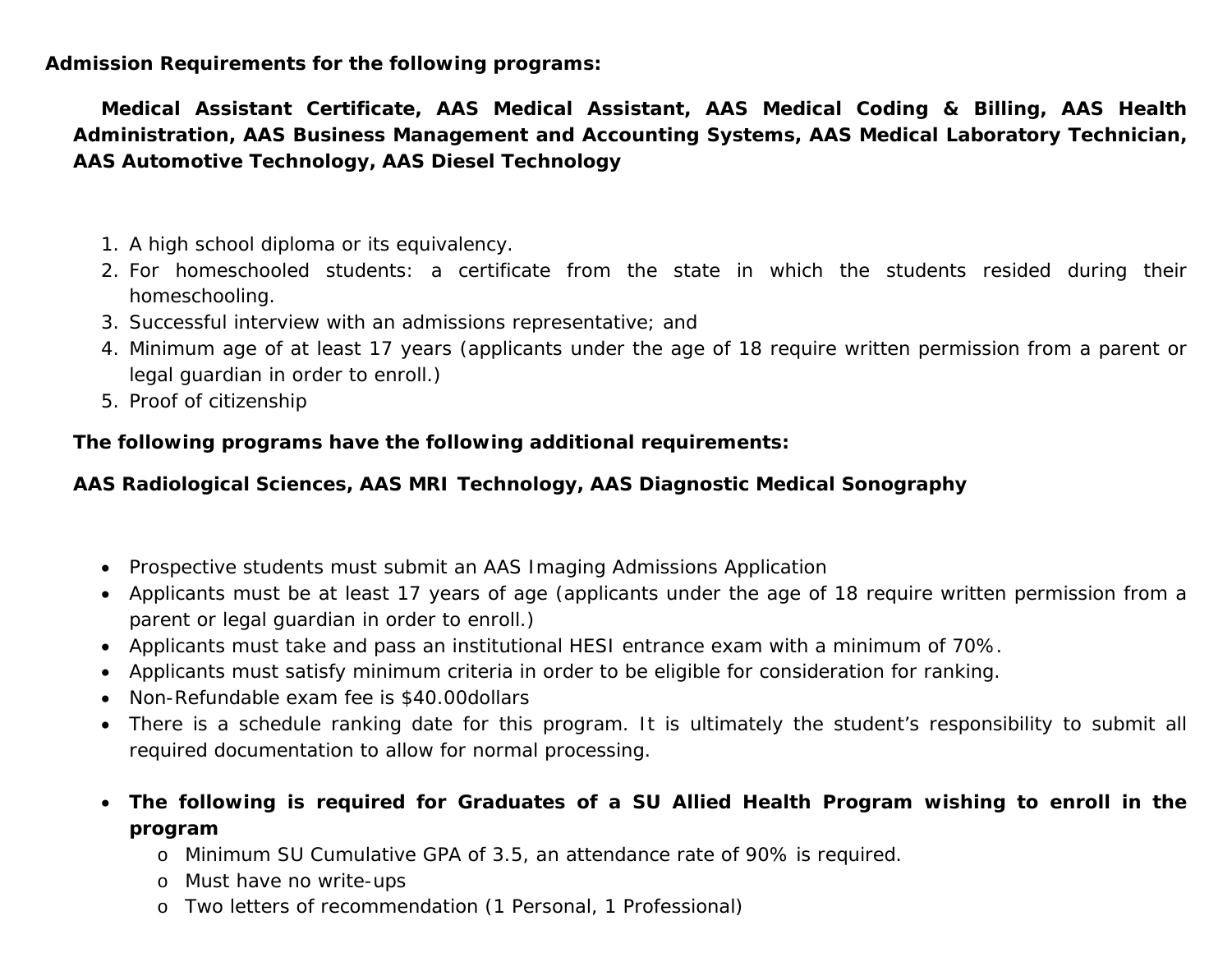- o Essay and interview
- **The following is required for all outside candidates with a degree in science wishing to enroll in the program:**
	- o Associates or Baccalaureate in Science. Minimum cumulative GPA of 3.0 (Transcript is required for an academic review).
	- o Two letters of recommendation (1 Personal, 1 Professional)
	- o Essay and interview

- **The following is required for all outside candidates with a Medical Allied Health Certification wishing to enroll in the program:**
	- o Two-year experience in an allied medical field
	- o Active certification in Medical Assistant, Certified Nursing Assistant, Licensed Vocational Nurse, Paramedic, Emergency Medical Technician, and other certifications with proper approval of the program director.
	- o Two letters of recommendation (1 Personal, 1 Professional)
	- o Essay and interview
- Students must register to take the HESI Entrance Exam. Students are allowed to take the entrance exam up to three times in a time period of six months until they achieve a satisfactory passing grade. Students who fail will be allowed to retake the exam in the next testing period with the same stipulations.
- Students must complete the application package and submit it before the application deadline. Only complete application packages will be accepted and move forward for ranking purposes.

# **Important**

In order to be in compliance with our Clinical sites, students are required to present a background check, a negative drug test, a two-step TB test, Community-Wide Orientation (CWO) certificate, CPR certified, proof of vaccines and titers, and proper hospital orientations.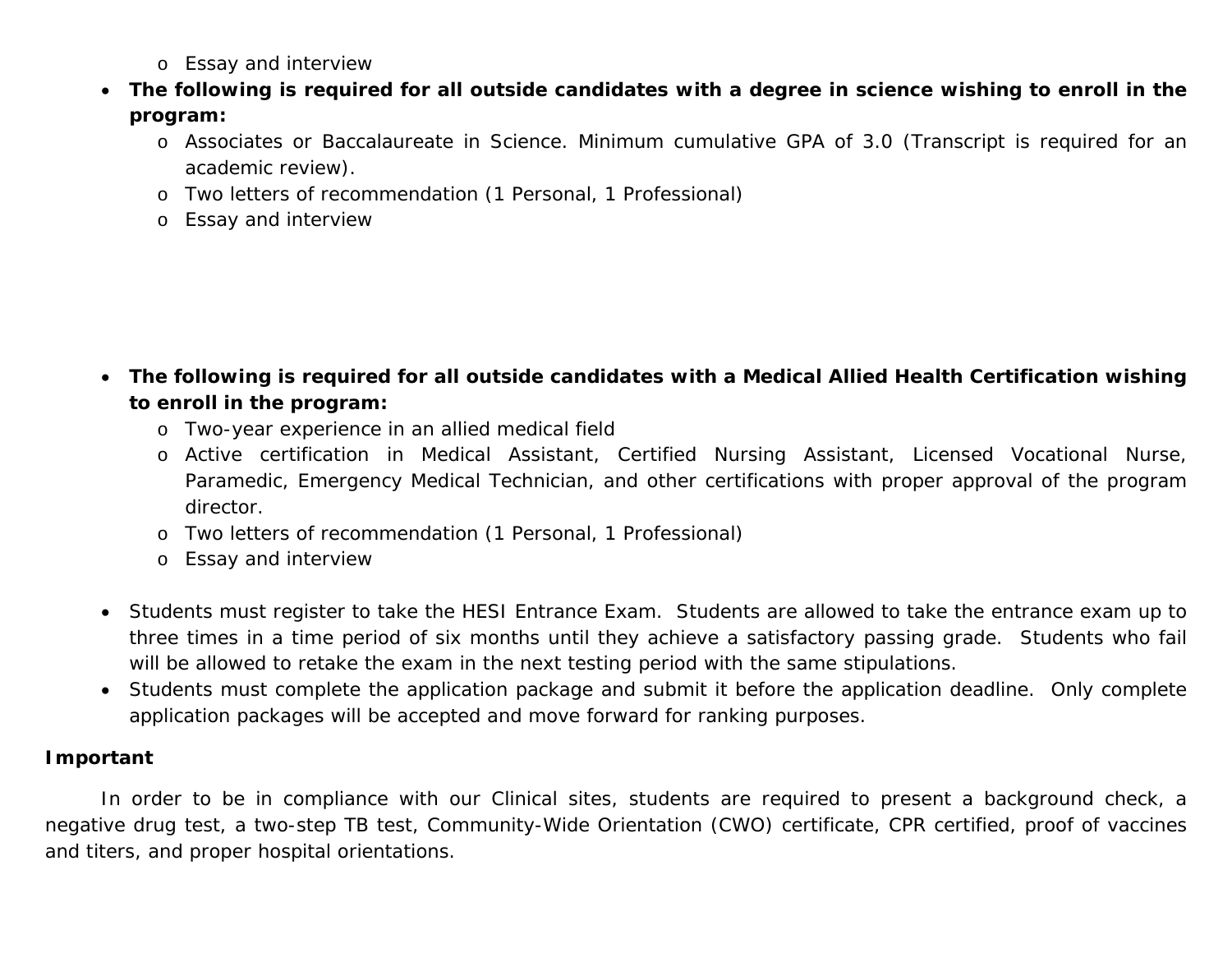SU requires that DMS program applicants be free of criminal convictions, if this is not the case, Southwest University and the DMS program will not be responsible is the student is denied admission to clinical sites and/or is not allowed to sit for the certification exam.

# **HOW LONG IS THE PROGRAM?**

Associate of Applied Science in Diagnostic Medical Sonography is 104 weeks.

# **WHO DO I CONTACT, AND WHERE DO I APPLY?**

Admissions Department/Imaging Department Southwest University 1414 Geronimo Drive El Paso TX, 79925 (915) 778-4001 Fax: (915) 778-1575

# **WHEN DO I APPLY?**

Please inquire about important dates related to the imaging sciences program with our admission representatives.

#### **POLICIESON ADMISSION AND ENROLLMENT**

Please refer to the University Catalog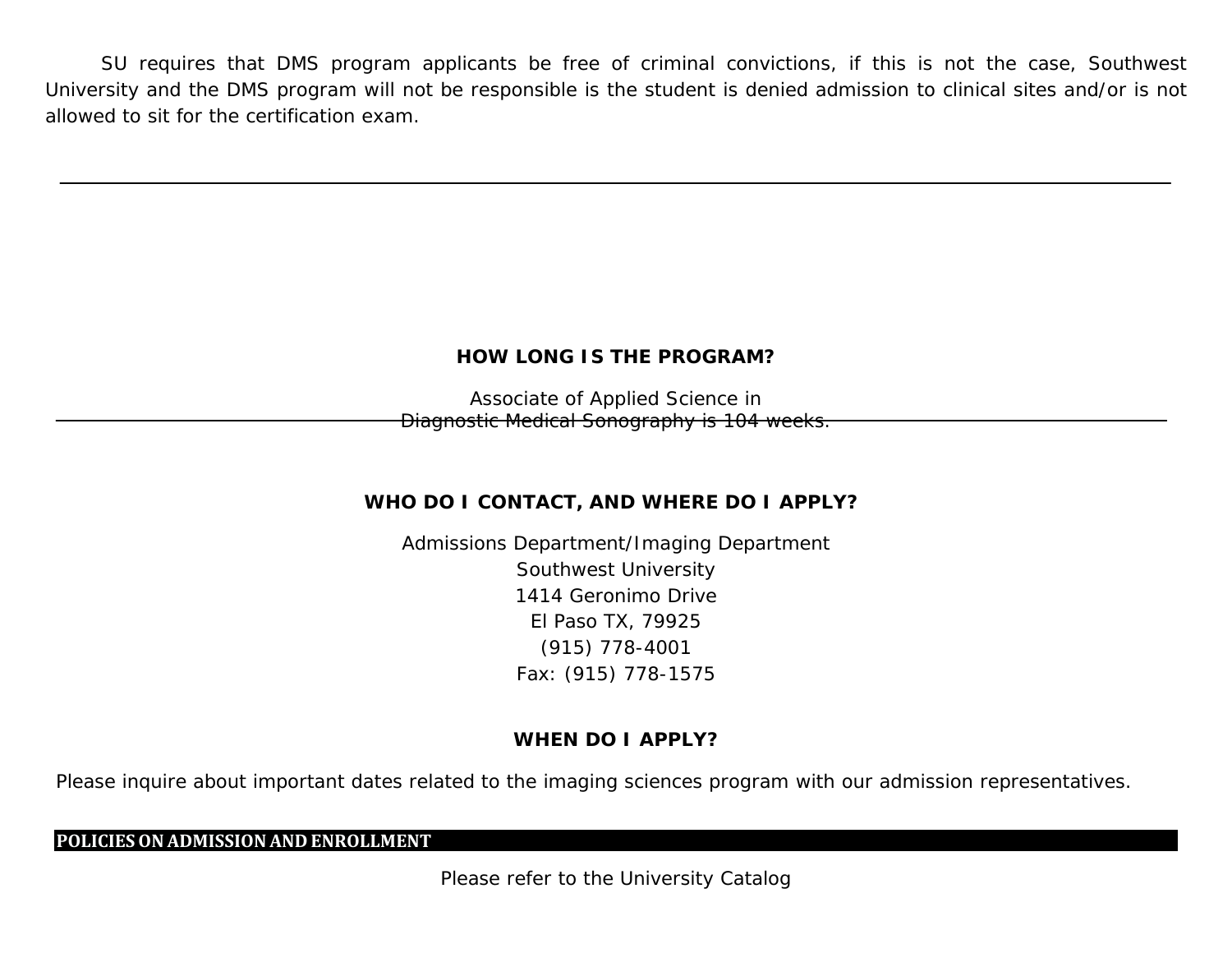# **TUITION FEES /REFUND POLICY**

For Further information concerning Southwest University radiologic technologist and other programs, Tuition Fees/Refunds please refer to the SU Catalog

#### **ACADEMIC MISCONDUCT AND SCHOOL POLICIES**

Please refer to the University Catalog

## **METHOD OF GRADING**

The student will be graded in the following areas:

- Learning Activities 30%
- Assignments 25%
- Exams 45%

A grade of 75% is needed in order to pass this class.

| <b>Grading Scale</b> |              |  |
|----------------------|--------------|--|
| A                    | $91 - 100\%$ |  |
| B                    | $81 - 90\%$  |  |
| $\mathsf{C}$         | $75 - 80%$   |  |
| F                    | Below 75%    |  |
|                      |              |  |

**NOTE**: The Learning Activities portion of the grade may include but not limited to: discussion questions, reading assignments, in-class assignments, daily quizzes and/or case studies. For lab classes: lab competencies and relevant assignments)

This is a tentative schedule, for any additional information or course changes please refer to the syllabus addendum.

# **TRANSFEROF CREDIT**

Please refer to the University Catalog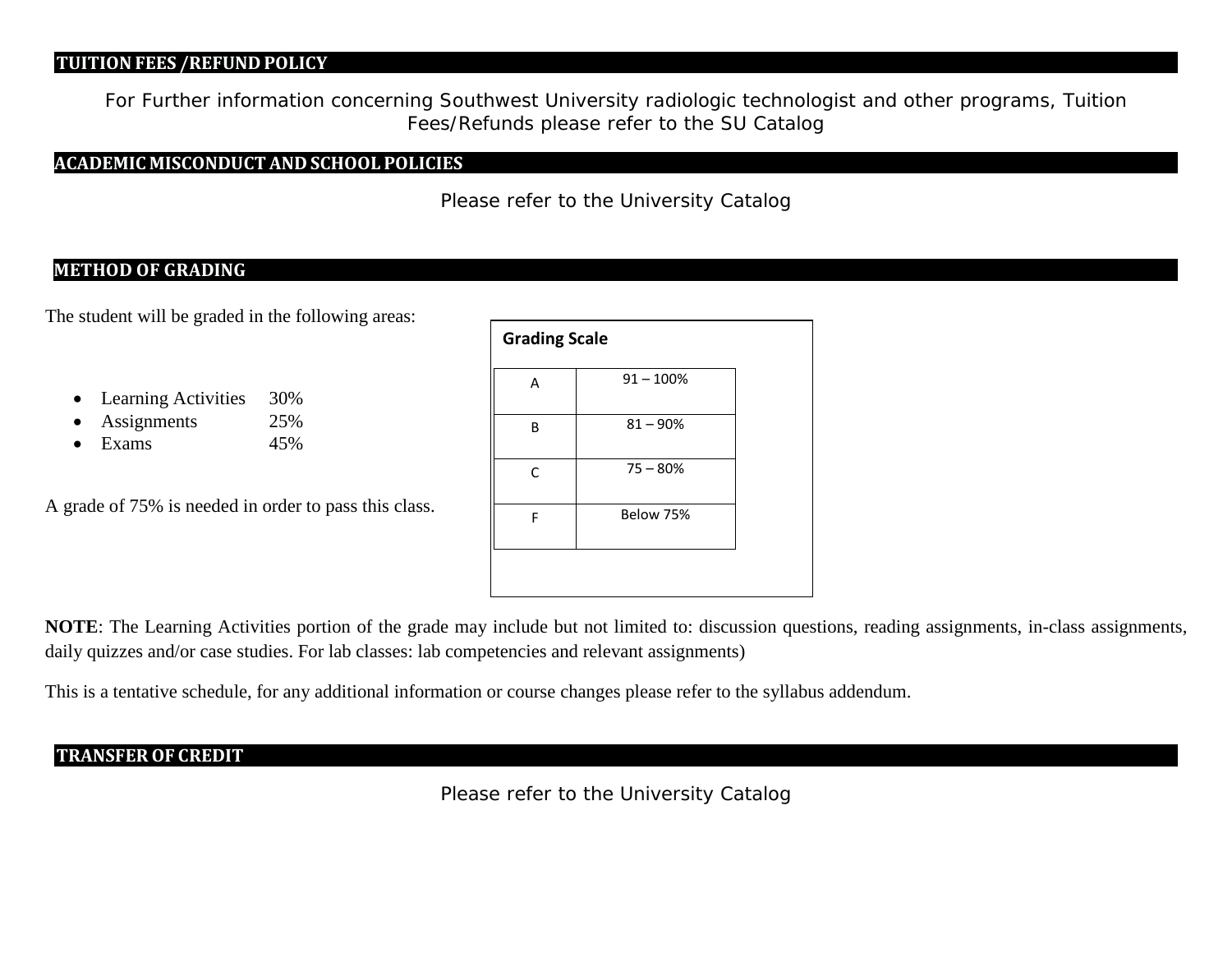#### **GRIEVANCE POLICY**

- **Procedures for initiating Grievance Complaints:** This procedure has been established to provide a method to resolve student grievances at the lowest administrative level in a fair and expeditious manner. For the purpose of this procedure, grievances are limited to alleged violations of Southwest University at El Paso policy or procedures by Southwest University at El Paso or its employees, disputes with faculty and/or alleged unfair treatment. This method is usually used to appeal a grade the student feels was not justified. Under no condition should these policies be used when the student has allegedly violated the code of conduct. Any student who believes that he/she has been unjustly treated within the academic process may proceed as far as necessary in the steps detailed below.
	- A. Appeal to the faculty member: The student is to submit a written appeal to the faculty member within 30 days after the start of the six- week period following the six- week period in which the alleged grievance occurred. The faculty member and the student are to discuss the problem. The faculty member will submit a written report outlining his or her decision to the student and director within ten working days of receipt of the student's written appeal.
	- B. Appeals to the Director: If a decision satisfactory to the student cannot be reached, the student may submit a written appeal to the Director. This is to be done within ten working days after the receipt of the written decision by the Assistant Director or the Director may meet with the student, faculty member, or Assistant Director to review the merits of the appeal. The Director will submit a written response outlining his or her decision to the student, faculty member, and Assistant Director within ten days of the last meeting.
	- C. If a resolution is not reached the student may submit a written complain to TWC.

## **Arbitration & Mediation**

If any dispute should arise out of the Student's enrollment and attendance at the University, no matter what issues it involves or how either the Student or the University might describe, plead or style the dispute, both the Student and the University agree that they shall first make a good faith effort to resolve the dispute by participating in mediation with a neutral mediator and then, if the dispute is not resolved, it shall be submitted to binding arbitration under the Federal Arbitration Act, all as specified below:

- a. The mediator shall be selected from a list of approved mediators maintained by a court or bar association situated in the same community (the "Local Community") as the campus of the University which the Student is attending.
- b. If arbitration occurs, it shall be conducted at a convenient location within the Local Community, pursuant to the Commercial Arbitration Rules of the American Arbitration Association (AAA) by a single arbitrator selected from an AAA list in accordance with AAA selection rules.